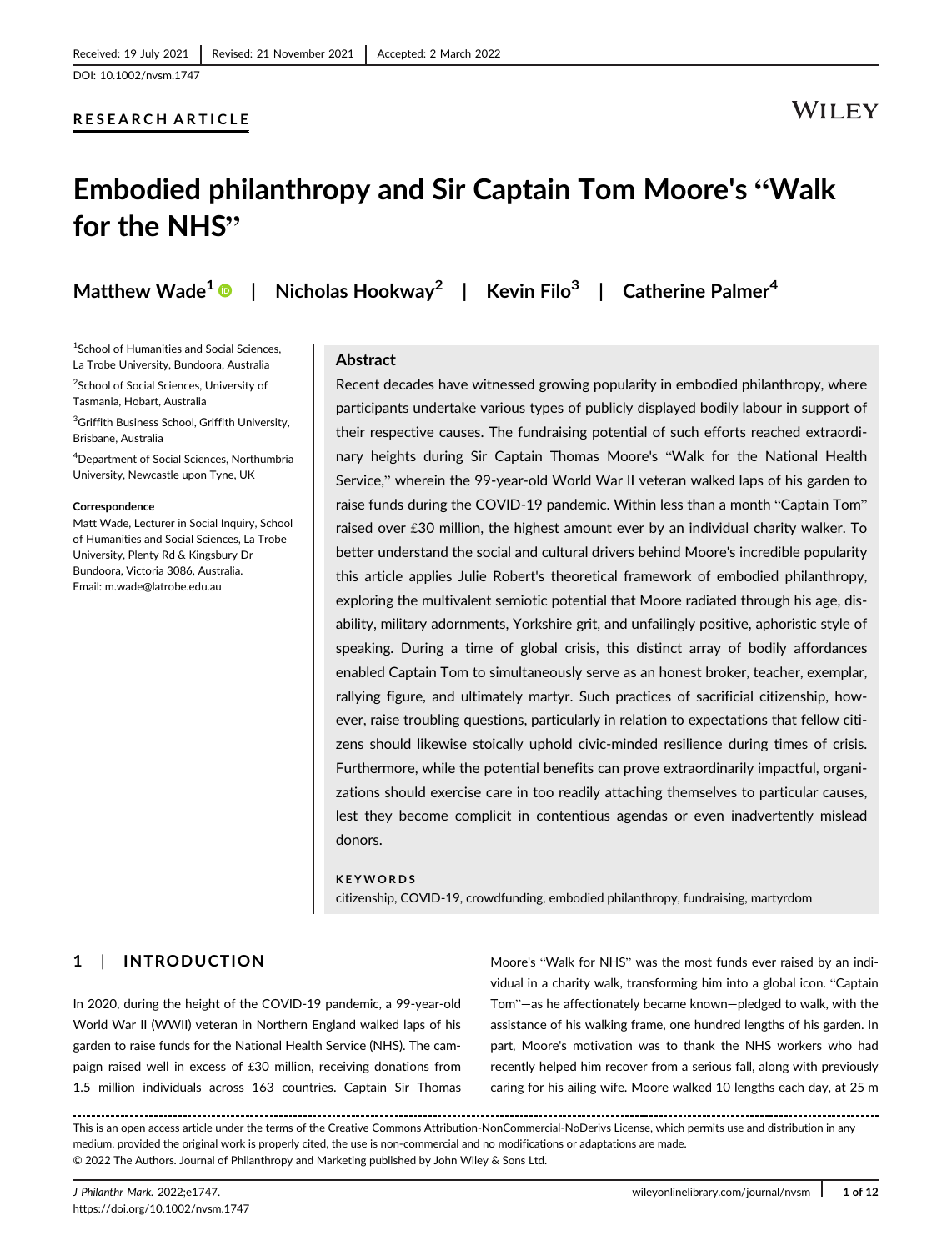# 2 of 12  $\big|$  **VADE** ET AL.

per length, aiming to complete the task before his 100th birthday. After finishing the challenge with 2 weeks to spare Moore continued walking. Funds raised were donated to the NHS Charities, a collective of around 250 organizations that operate in support of the NHS. The campaign was hosted on JustGiving—a crowdfunding platform oriented to social and charitable causes—under the title "Tom's 100th Birthday Walk for the NHS." Among many other honours, Moore's efforts culminated in a knighthood, awarded just four months after his campaign began. In early 2021, Moore died after being hospitalized with pneumonia and then contracting COVID-19. Praised for his heroic and sacrificial citizenship in rallying the nation during a time of crisis, Moore's nationally televised funeral featured a military guard of honour and a WWII-themed flypast.<sup>1</sup>

How can we understand the emergence of Captain Tom as a philanthropic phenomenon? What were its social and cultural drivers? How and why did Moore become an international hero? What did his acts symbolize and what drove his incredible popularity and the success of his philanthropic efforts? This article addresses these questions by drawing upon Julie Robert's (2018) theoretical framework of "embodied philanthropy." The article argues that Captain Tom Moore possessed a set of bodily displayed symbolic markers that imbued his efforts with an almost universal appeal. Moore's age, disability, military adornments, everyman Yorkshire-ness, and his unfailingly positive, aphoristic style of speaking presented a range of "tools" that enabled him to be "staged, handled, performed" (Mol, 2002, pp. 40-41) in multiple appealing ways. This multiplicity, suggests Robert (2018) p. 4, is "a central premise of embodied philanthropy," for it "explains how the body can be or serve as many things at once to both participants and campaign creators." By applying Robert's framework of embodied philanthropy, this article systematically unpacks how Moore's distinct bodily affordances enabled him to simultaneously serve as an honest broker, teacher, exemplar, rallying figure, and ultimately martyr. The article concludes by noting some of the risks that third sector organizations may face in leaning too heavily on novel exemplars of embodied philanthropy.

## 2 | EMBODIED PHILANTHROPY AND THE SIGNIFYING POWER OF THE WILLING BODY

In recent decades, a growing social phenomenon has emerged around "embodied philanthropy," with participants called upon "to pledge their bodies to raise funds for and awareness of a variety of causes" (Robert, 2018, p. 1). From charity fun runs, Dry July sobriety challenges, to the viral spectacle of the Ice Bucket challenge, the body in both its potentials and privations has become central to acts of charitable giving. Bunds (2018) p. 53, for example, notes the complex relationship between physically active participation in charity events and the philanthropic "hook" used to engage supporters, observing they are often "mutually reinforcing." Embodied philanthropy, then, often relies on using the body to viscerally signal to others the willing labour of the philanthropist, including their willingness to suffer in proving both their duty to others and their own "will to health" (Higgs et al., 2009; see also Olivola & Shafir, 2013). Embodied philanthropy

has thus become a highly visible means of modeling "good citizenship," particularly in practicing both care of the self and civicminded entrepreneurialism (Palmer & Dwyer, 2020). An emerging ideal of embodied citizenship, therefore, is not just that we should cultivate personal resilience, but do so in service of others, demonstrating through our physical feats what a wholly self-governing citizen can achieve. Robert (2018), p. 2 observes that much scholarship on embodied philanthropy has typically adopted "a critical stance concerning who is targeted by these campaigns, who is excluded and for what reasons." King (2012) and Sulik (2011), for example, have drawn attention to the cultural politics surrounding mass participation-based philanthropic movements, noting that their "upbeat message of empowerment, in tune with contemporary liberal, individualist selfempowerment zeitgeist" often obscures or even exacerbates underlying structural inequalities (King, 2012, p. 3).

These critiques inform wider discussions about changing forms of philanthropy amid global austerity, shrinking welfare states, greater pressures for corporations to display "caring capitalism," and increased burdens upon civil society to alleviate growing inequalities (Barman, 2017; Rogers, 2015). In particular, the new emphasis on the body and physical virtuosity has been critiqued as a uniquely neoliberal form of charitable giving, linking pedagogies of self-empowerment and personal responsibility to wider ideals of civic engagement (McGregor-Lowndes et al., 2017). For example, Nettleton and Hardey (2006) observe that charities are becoming increasingly reliant upon "active citizens" willing to share their experiences of resolve against illness, or their embodied drive to perform extraordinary physical feats in support of others (with the ideal "charitable body" being a person who can do both). Charities can thus lean on mass participation sport events, for example, to evoke ideals of the generous citizen who—if lacking in economic capital—can instead use their body in demonstrations of spirited voluntarism (Hookway, 2019; Nettleton & Hardey, 2006). Altogether, these expectations drive distinct normative ideals of the "good," "moral," and "responsible" subject, who imagines themselves solving collective problems through willed bodily labours, affecting advocacy, and virtuous health choices.

While these critiques are important, there remains a tendency to overlook the significance of the body and to instead analyze it only in reference to "related agendas oriented around martyrdom, empathy, and health promotion" (Robert, 2018, p. 3). However, a greater emphasis on the body usefully connects with wider sociological and feminist accounts, which recognize the importance of embodiment and emotions to everyday practices of ethics and autonomy (Fullagar & Pavlidis, 2018; Hookway, 2019). Moreover, the varying display, visibility, and valorization of different bodies have clear practical and ethical implications for fundraising and other forms of advocacy. Robert's (2018) theorizing of "embodied philanthropy" is thus useful for linking these discussions about bodies and their moralities to substantive practices of philanthropic fundraising. Robert (2018, p. 1), provides a conceptual framework that shows how "the affordances and versatility of the body make it both easy to give from a participant's perspective and multiply useful for organizers." Specifically, Robert (2018, p. 1), suggests that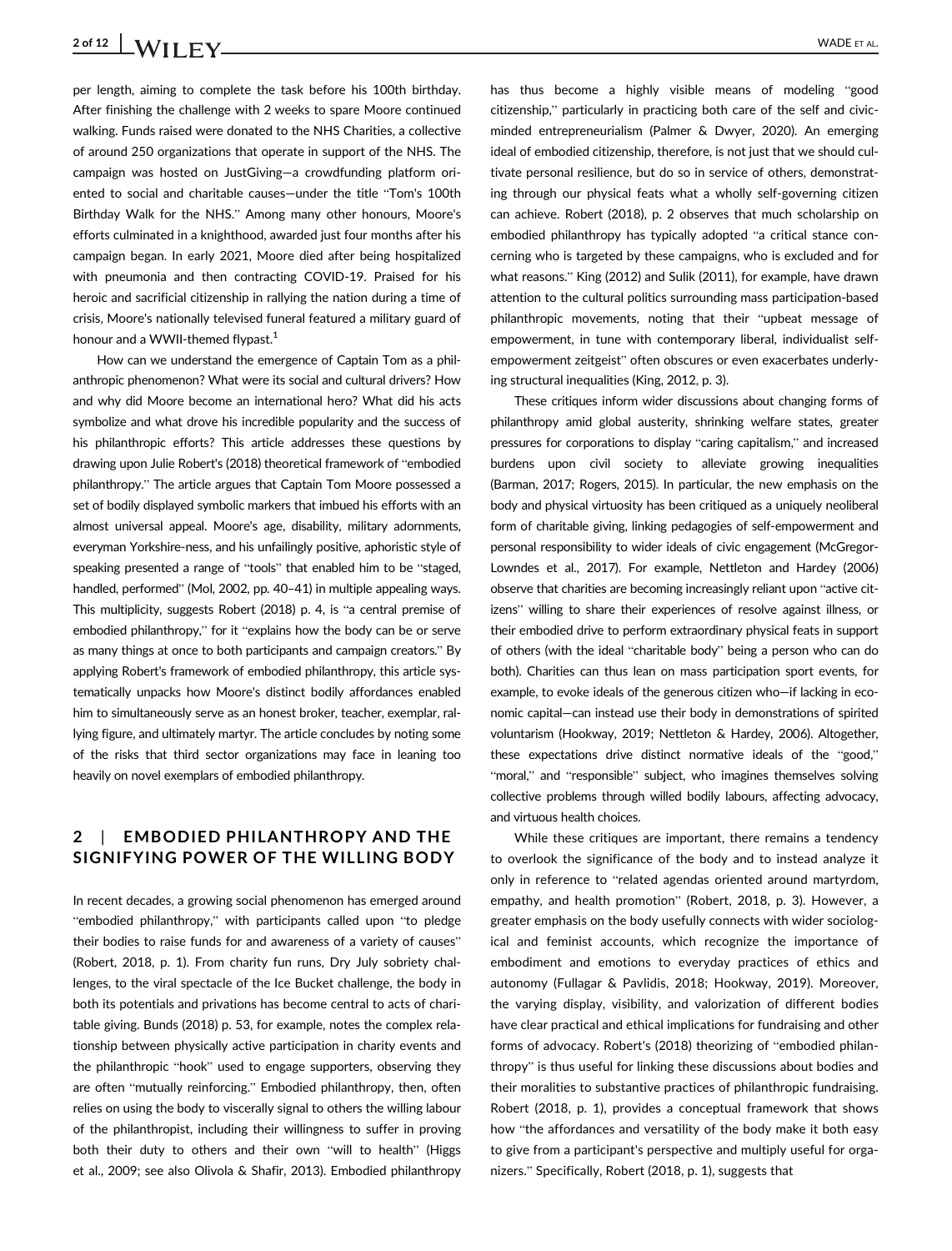WADE ET AL.  $\blacksquare$  3 of 12

"… the body's multivalent semiotic potential allows it to be, when philanthropically tasked, (i) an income generator, (ii) billboard, (iii) martyred example, (iv) producer of emotion, (v) pedagogical space, (vi) exemplar of good health, and (vii) style project, and to cohere these functions despite potential tensions." (italics and numbers added)

The following sections applies Robert's theoretical framework of embodied philanthropy to Captain Tom's "Walk for the NHS," demonstrating how each of the seven bodily capacities outlined above were starkly evident in his campaign, rendering Moore highly effective as a rallying advocate that appealed to many during a time of extraordinary crisis.

### 3 | BODY AS INCOME GENERATOR

We commonly associate the body's range of physical capacities with its income generating potential. However, observes Robert (2018), in embodied philanthropy it is often the constraints, sufferings, and selfinflicted stresses on those bodily capacities that best signify worthiness (and thus fundraising potential). Indeed, in contrast to the fit and able body commonly featured in "fitness philanthropy" causes (Palmer & Dwyer, 2020), it was instead Moore's 99-year-old frail (but willing) body that was extraordinarily productive. Much embodied philanthropy reflects this corporeal fungibility, where previously economically "unproductive" bodies can be made marketable through their sacrificial labours. This became acutely evident in the valorization of Moore—who was ostensibly no longer economically productive—but whose embodied labours in support of others rendered him civically productive. Moore's voluntary self-sacrificial labour placed an ethical injunction on those bearing witness, implicitly challenging them to acknowledge his efforts (with the most tangible and readily accessible means of doing this simply being a donation to his JustGiving campaign).

Prior to his campaign, Moore had suffered a severe fall and was recovering at home in Bedfordshire. To aid his rehabilitation Moore began walking laps of his garden, prompting some teasing encouragement from his family, who pledged they would give him £1 for every lap he walked. However, thought Moore:

> "… as I kept walking, step after step, I began to think about what they'd said. What if I did raise a bit of money and gave it to the nurses and other healthcare workers who'd looked after us over the years? Even £100 would be a nice gesture. And how much might I raise if I could manage enough laps before my 100th birthday to help them combat COVID-19?" (Moore & Holden, 2020, p. 3)

Moore's daughter, Hannah Ingram-Moore, subsequently put together a press release, and her public relations expertise proved

crucial in managing the campaign. Upon the campaign's launch on April 6, 2020, the initial fundraising goal of £1000 was met within four days. Extraordinary exponential growth meant that by the time the campaign closed, only 26 days after it began, £32.79 million had been donated (rising to almost £39 million when "Gift Aid" tax rebates are included). Beyond this, further funds were raised via a cover of "You'll Never Walk Alone" by Michael Ball (featuring a spoken word interlude by Moore), along with several books by Captain Tom, including his autobiography Tomorrow Will Be a Good Day.

Moore's campaign began two weeks into the first lockdown, when the death toll already exceeded 5,000 persons in the United Kingdom alone, and would increase to 28,533 by the end of the month (Public Health England, 2021). By April 20, 2020—only halfway through Moore's campaign—at least 100 UK-based health workers had died from the virus (Marsh, 2020). Severe lockdown measures also quickly resulted in sharp spikes in anxiety and depression (Mohdin, 2020), while growing panic over the UK's preparedness had left the country's mood in an almost unimaginably parlous state (Calvert & Arbuthnott, 2021). This, perhaps more than anything else, may explain why Moore offered such a compelling beacon of hope, for the image of "Captain Tom" embodied a restoration of old ideals that had seen the nation through earlier times of hardship, offering simple and actionable lessons in caring for both oneself and others.

Furthermore, the "Walk with Tom" campaign required no direct solicitation of donors, thus sidestepping common dilemmas around emotional manipulation in fundraising (Dean & Wood, 2017). In recent years the UK's extremely competitive third sector has been subjected to widespread suspicion, impatience, and antagonism toward both its organizational leaders—accused of mismanaging funds and neglecting their core mandates (Carrigan, 2021)—and against "chuggers" or other soliciting agents, commonly perceived as employing underhanded or pressuring tactics (Dean & Wood, 2017; MacQuillin, 2016). However, in the "Walk with Tom" campaign, the ask was only conveyed implicitly, due to the immense popularity of the widely-shared cause and Moore's willingness to establish a reciprocal relationship with the world (e.g., by patiently consenting to countless interviews, estimated by Hannah Ingram-Moore to number around 700 in just six months). Therefore, drawing on Breeze and Jollymore's (2017) suggestion that we go beyond the binary of simply being asked or not asked, we can instead observe that Moore ideally embodied the figure of the "honest broker," one who did not actively solicit others, but upon whom trust could be placed. Moore's status as an "honest broker" was further reinforced through glowing public endorsements offered by the UK Government, the Royal Family, and the British Armed Forces, among other established institutions.

### 4 | BODY AS BILLBOARD

This express desire among established interests to align themselves with Captain Tom is unsurprising, for his visage and comportment became potent signifiers upon which many could attach their own notions of solidarity and citizenship. Typically, embodied philanthropy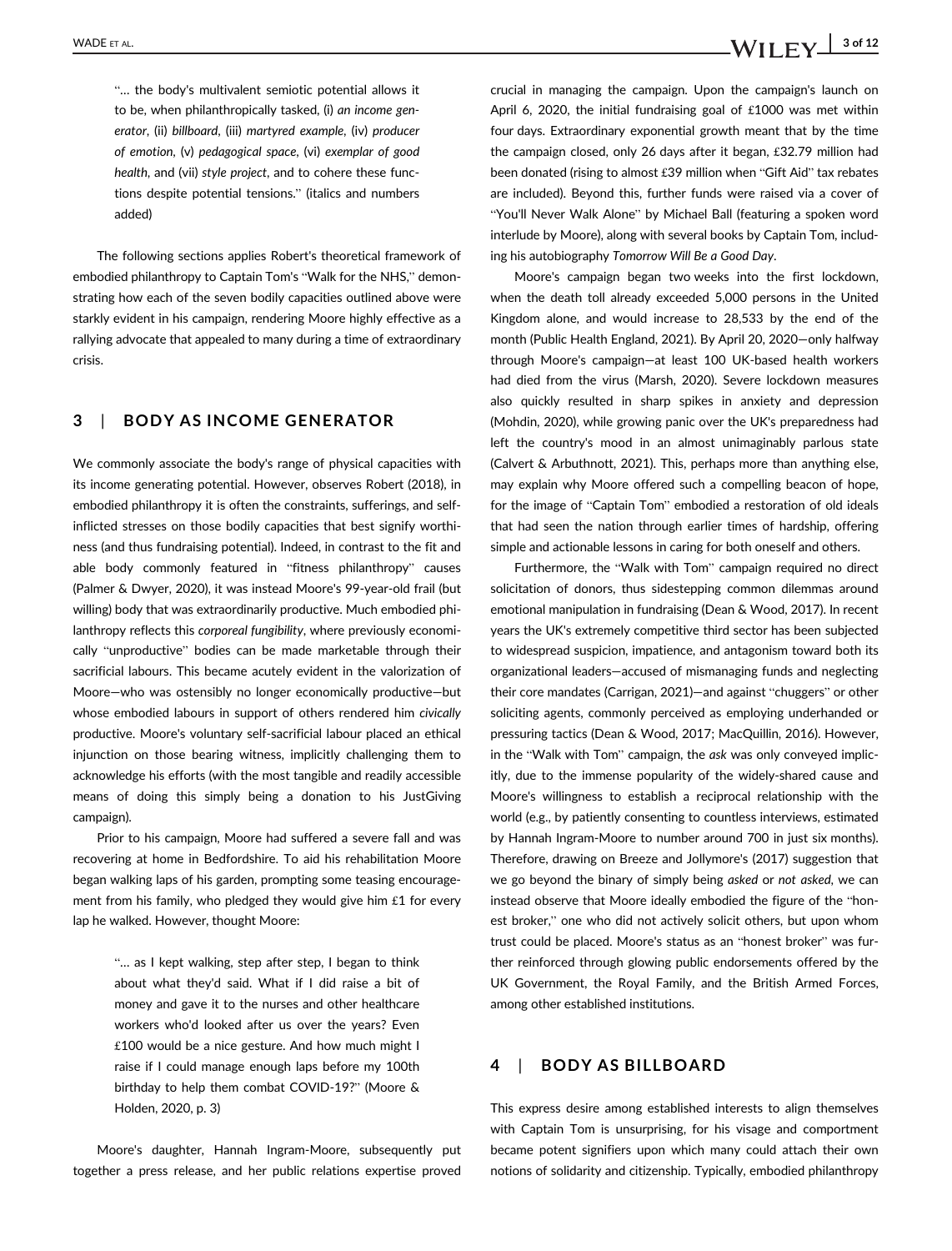# 4 of 12  $\big|$  **VADE** ET AL.

leans heavily on this "showiness of the body for philanthropic ends" (Robert, 2018, p. 4). In the case of Moore, the now iconic image of Captain Tom is of "the stooped but dapper veteran," wearing a blue blazer, adorned with military service medals, a regimental tie, and leaning on his walking frame (AFP, 2021). As an unassuming but nonetheless striking billboard of hope during dark times, this stoic display proved immensely effective. Yet, in considering the "theatricality of humanitarianism" and "dependence on spectacle" (Chouliaraki, 2012, p. 2), it is worth acknowledging that—beyond his sartorial style, the walk itself, and participating in interviews—Moore did not actively contribute to the campaign's spectacle-making. Rather, it was others who did so, with each public display—for example, awards, television specials, guards of honour, celebrity visits, and so forth—further affirming Moore's worthiness and elevating the cause.

In turn, Moore constantly redirected any adulation he received back toward wartime ideals of patriotic duty, which was then duly reciprocated by the manner in which he was feted. For example, on his 100th birthday Moore was honoured with flypasts by the Royal Air Force and British Army. In further binding together wartime camaraderie with the pandemic, Moore and Holden (2020), p. 358) observed that these aircraft "symbolized so much about the resilience of this country." Moore's constantly deferential and dutiful responses to these spectacles thus positioned him as a uniquely deserving subject. Amid an otherwise overwhelming crisis, such "spectacularization thus offers an aura of wholeness against the perturbations and inconsistencies of social life ... reconcil(ing) opposites in overwhelming, immersive images of human heroism" (Lim & Moufahim, 2015). In other words, Moore became a rallying focal point during a time of overwhelming dread, through whom belief in the redemptive power of simply giving one's best and upholding personal duty to others could be sustained.

In this way, Moore's efforts avoided the alienating effects of the soft activism commonly practiced by celebrity athletes, who often possess unattainable bodies and unfathomable fame (Palmer, 2019). Such leisurely activism of the cultural elite stands in stark contrast with the broken-down body of Moore, who—while freely confessing his ardent love for the Queen—frankly admitted he could not kneel down for her at his investiture (Penna, 2020). Thus, in contrast with the oft-patronizing benevolence of celebrity philanthropists who struggle to convincingly align themselves with catastrophes wholly alien to their own experiences, Moore could more easily embody a governing ideal of "philanthromentality" wherein simple but exemplary acts of virtue provide instructive guidance to citizens (Nickel, 2012). Thus, while pop icon Madonna was mocked for describing the pandemic as "the great equalizer" as she lowered herself into a rose petal-filled bathtub, and celebrities likewise derided for singing a cover of "Imagine" from their luxury abodes, and billionaire David Geffen condemned for urging everyone to "stay safe" while sheltering on his 454-foot megayacht in the Grenadines, Captain Tom instead embodied simple pragmatic ideals that could be meaningfully emulated by others.

It was this very combination of humility and duty that rendered Captain Tom uniquely marketable during times of widespread despair.

Moore's accessibility invited a form of public participation by proxy, where onlookers could witness a narrative of the hero overcoming "physical hardship" to achieve "ultimate victory" (Lim & Moufahim, 2015, p. 538). Simplifying matters during a time of mass uncertainty, a figure who had lived through comparable crises calmly advised that modest acts of solidarity should see us through. While Moore's obvious identification with the military, his affections for the Queen, and his admiration for Prime Minister Boris Johnson could have rendered him a polarizing figure, his geniality and seeming apoliticism entailed that "Walk with Tom" could sidestep any uneasy contradictions that undermine many celebrity-driven fundraising efforts. Instead, what was valorised was the extent to which Moore's everyday, ordinary qualities were directed to extraordinary ends.

Witnessing Captain Tom in action—walking laps of his garden, patiently answering questions, receiving noteworthy visitors—also underscores the "entertainmentality" of embodied philanthropy, wherein supporters enthusiastically engage in order to heighten feelings of togetherness (Nickel, 2012, p. 169, citing Luke, 2002). To summarize, Moore radiated symbolic imagery that fostered an almost nostalgic solidarity during its greatest post-war crisis. This, in turn, attracted the endorsement of esteemed figures and institutions, further cementing his rallying power. Moreover, not only did Captain Tom speak in humble but rousing aphorisms, but he had also experienced comparable hardship with those for whom he advocated, and for whom he was willing to make the ultimate sacrifice.

### 5 | BODY AS MARTYRED EXAMPLE

Robert (2018), p. 4 observes that campaigns based on martyrdom "seek to capitalize on the (perceived) difficulty of the form of embodied participation." While Moore's walks were not the "extreme journeys of physical suffering" that some philanthropists undertake (Lim & Moufahim, 2015, p. 525), it was nonetheless a symbolically powerful act that could be held aloft as an instructive example for others. When asked if he ever got tired during his walking, Moore replied "Absolutely, but you don't give up. I come from Yorkshire. We don't give up" (Kellaway, 2020). Similarly, in ways reminiscent of the "hiking suffragettes"—who downplayed their suffering in comparison to the everyday injustices inflicted on fellow women (Schultz, 2010, p. 1144)—Moore and Holden (2020) deflected any praise he received toward the "real heroes" working in the NHS, who he noted were voluntarily "entering the lion's den" each day (p. 338). Such statements further demonstrate "the ways in which physical expressions might draw attention to multiple socio-political causes of the day" (Schultz, 2010, p. 1144).

As alluded to earlier, Moore (with Holden, 2020, p. 3) also regularly drew equivalencies between military service and the health vocations, framing the latter as "our brave army of frontline carers to whom I owed so much." In turn, Moore underplayed his own military service, recalling "the brave young British and Allied pilots, many of them only in their twenties and with a life expectancy of something like three weeks," while mocking himself for his assigned role guarding "what I only recently discovered was a decoy airfield designed to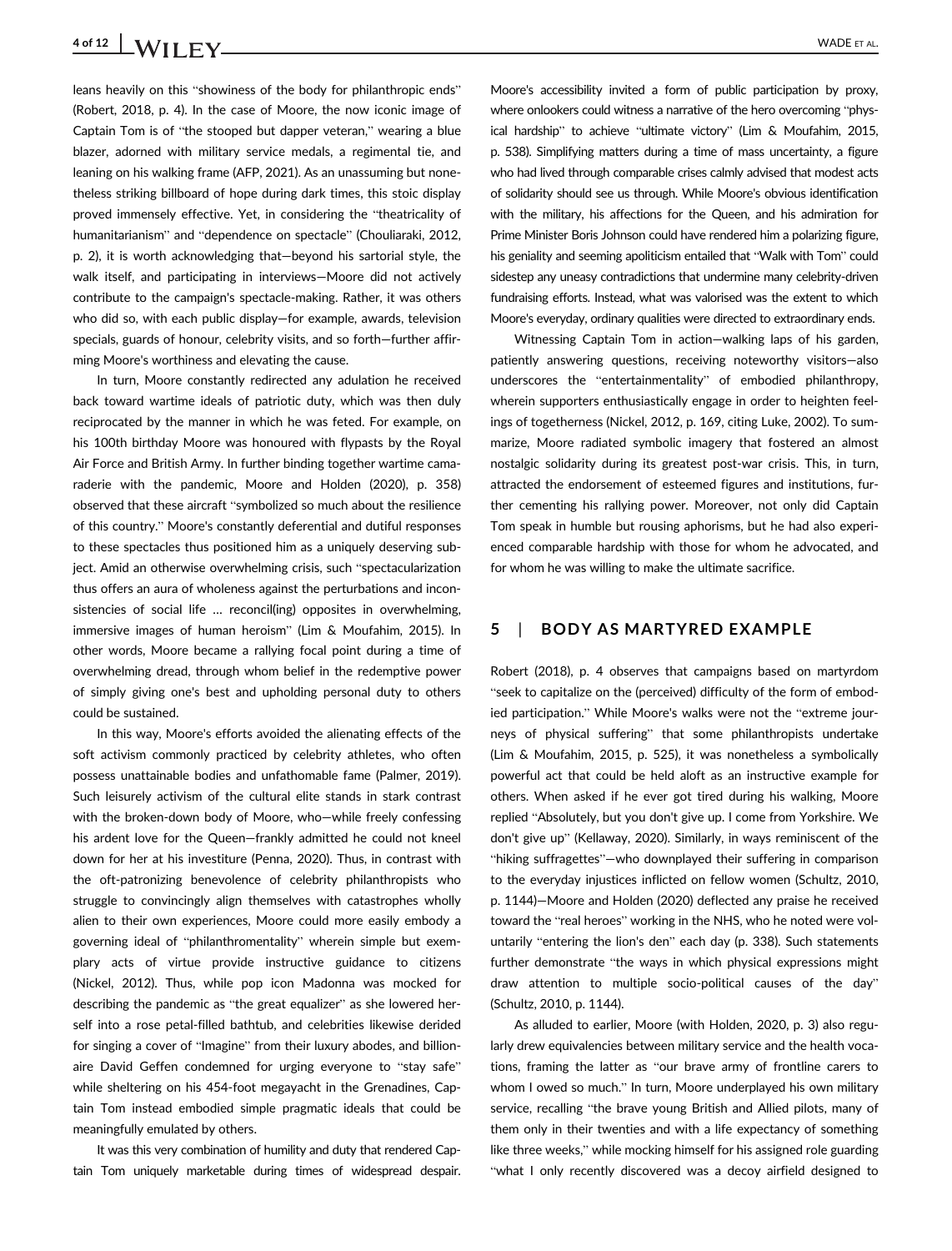confuse the German pilots" (p. 98). Nonetheless, Moore firmly emphasized his patriotic resolve, declaring that "I wasn't afraid of fighting for freedom and democracy … The Germans started it and I felt it was my duty to defend our country" (p. 82). It was this martyr-like sense of patriotic duty, observed Moore, that motivated his walk to protect the NHS, with his death ultimately caused by the very scourge he was fighting against.

Such patriotic resolve was emphasized upon news of Captain Tom's death, declaring him "the hero who fought fascists and viruses" and solemnly noting that "to have lost this fine man to the very disease he was working so hard to eradicate is an irony so painful it defies description" (Obordo, 2021). Politicians duly echoed these laments, evoking ideals of the "imagined community" of nationhood (Anderson, 2006) while carefully avoiding the uncomfortable circumstances of Moore's death. Boris Johnson's tribute summarizes how Moore was framed as the ideal rallying figure for times of crisis:

> "Captain Sir Tom Moore was a hero in the truest sense of the word. In the dark days of the Second World War, he fought for freedom, and in the face of this country's deepest post-war crisis he united us all. He cheered us all up, and he embodied the triumph of the human spirit… He became not just a national inspiration but a beacon of hope for the world." (The Telegraph, 2021)

Opposition Leader Keir Starmer likewise suggested that "He, perhaps more than anyone, embodied the spirit of Britain and will be sadly missed." The Archbishop of Canterbury declared Moore was "an example to us all. Where he walked a nation followed" (ITV, 2021). Ruth May, England's chief nursing officer, claimed Moore's most important contribution was "helping my fellow nurses, doctors and all those in the NHS responding to coronavirus … he brought the country together and gave us all a boost when we most needed it" (ITV, 2021). For others the comfort was especially poignant, with one well-wisher stating that Moore "got me through divorce, lockdown, and despair. He reminded me of my dear departed dad and I am sad to see him go" (Obordo, 2021). Such sentiments resonated across tens of thousands of comments posted on Moore's JustGiving campaign website and an online book of condolences, further cementing his martyr-like status and rituals of "heroization" during times of crisis (McCormick, 2020; Morgan, 2020).

## 6 | BODY AS INSTIGATOR OF EMOTION

Moore was instrumental in the creation of "intimate publics" (Berlant, 2008), fostering hope that seemingly insurmountable calamities could be resolved through a stiff upper lip and "musn't grumble" grit (see Kellaway, 2020). As Lauren Berlant (2008, p. viii) suggests, intimate publics constitute "a space of mediation in which the personal is refracted through the general … it is a place of recognition and reflection." In the intimate publics fostered by Moore, those often isolated, excluded, and at risk of becoming even more marginalized during lockdowns (e.g., older and disabled persons) saw themselves reflected in him. Inspired by Moore's efforts, they too became instructive figures on how to sustain shared meaning during times of loss, fear, and uncertainty. These intimate publics were further nurtured by the media attention dedicated to Moore, which established an ongoing reciprocity between Moore and the public. At a time marked by drastic losses of autonomy, the ease of donating—and thus accessing the warm glow of aiding a worthy cause (Andreoni, 1990; Dean, 2020)—became a uniting salve among the 1.5 million donors to Moore's campaign, who could then watch his narrative unfold each day (one JustGiving donor, for example, noted that they "have loved watching such a lovely man on BBC breakfast each morning"). Not only that, but supporters could also elevate the cause—thereby affirming their own good citizenship—through their endorsements across social media.

Such endorsements were commonly tinged with heartfelt emotion, pride, a sense of reciprocal duty, and declarations that Moore was a moral exemplar for others to follow. For example, one JustGiving donor stated "Thank you Tom, for reminding us all who we can be!," while another wrote "I can only hope that our children follow in your footsteps!" Many donors also tied their admiration of Moore to expressions of national pride, declaring: "You make us proud to be British"; "Tom you have single handedly demonstrated that which makes Great Britain so Great"; "Well done Tom, you are a credit to all that's British." Other donors bound together this patriotic pride with Moore's fellow "heroes" in the NHS: "Captain Tom represents everything great about Britain, just like the NHS"; "Thank you so much to our NHS superheroes and thank you to the amazing Captain Tom!"; "75 years ago Captain Tom and his generation won a war and then developed the NHS to save us"; "Thank you Tom for making us realize how blessed we are as a nation to have such a wonderful NHS." Others, meanwhile, pointed to Moore's unfailing optimism, expressing gratitude "for making something so good out of a bad situation with your truly inspirational can-do attitude!" As the pandemic worsened, it was this resolutely positive disposition that was highlighted as a model to emulate during times of immense collective suffering.

### 7 | BODY AS EXEMPLAR OF GOOD HEALTH

Many forms of embodied philanthropy are dedicated not only toward fundraising purposes, or to entice further participants through the promise of fun and pleasure, but also to convey public health messaging that aligns with the cause. Mass participation sporting events, for example, are often a crucial fundraising occasion that also delivers wider public health benefits (Filo et al., 2012; Wood et al., 2010). In the UK context, the COVID-19 pandemic presented grave public health concerns related not only to the virus itself, but to the evident strain on mental health that would eventuate following extended lockdowns, job losses, financial precarity, home-schooling, caring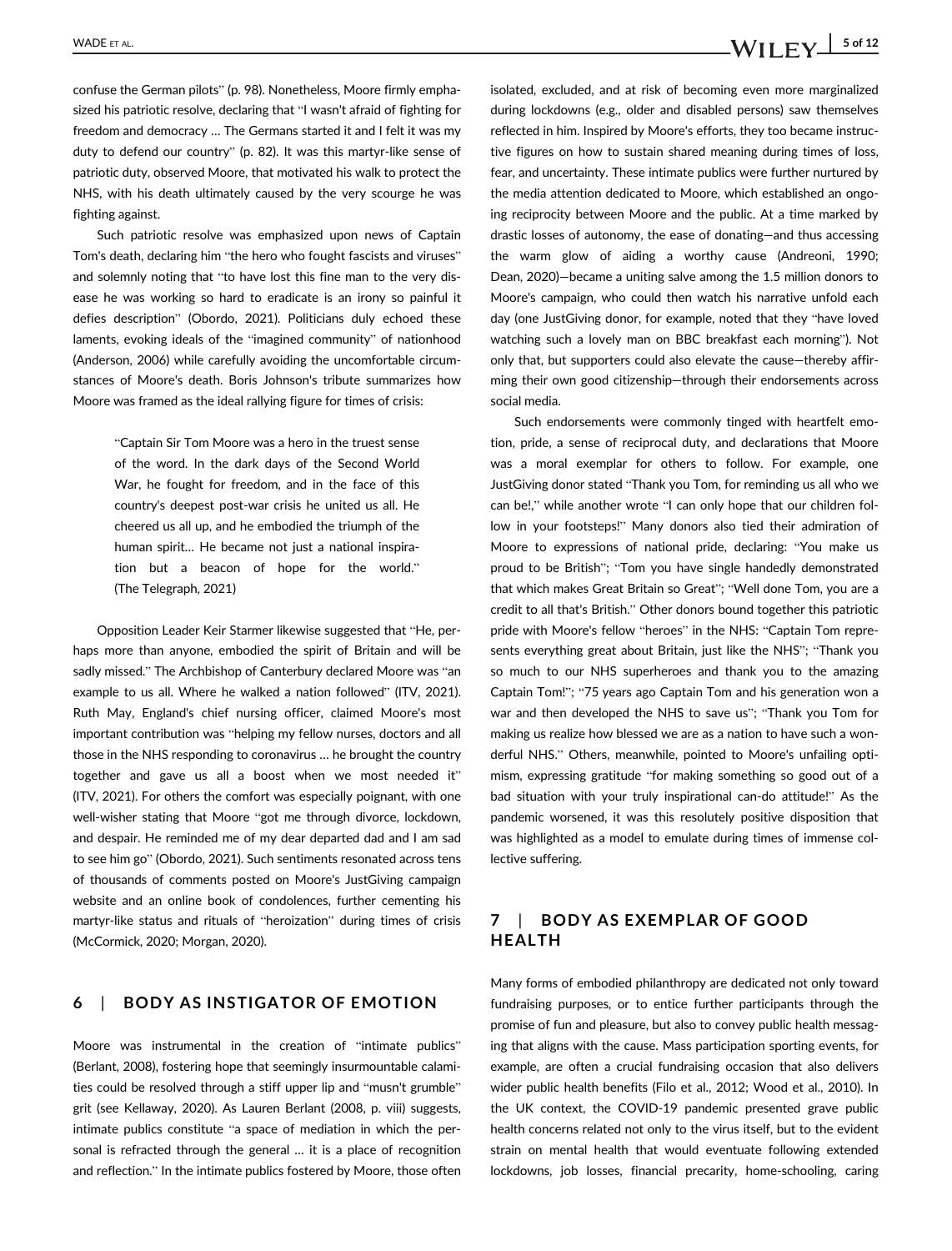# 6 of 12 | **WADE ET AL.** WADE ET AL.

obligations, and so forth. (Daly et al., 2020). It was perhaps extraordinarily fortunate for the UK Government, therefore, to be presented with a rallying figure who simultaneously: raised funds to support the NHS; reiterated the "stay home" message; demonstrated how wellbeing could be maintained under such circumstances; and raised collective spirits through his unfailing optimism. Moore, who grew up with a father who was profoundly deaf, and later married two women who both suffered with severe mental ill-health, was a firm advocate for people with disabilities throughout his life. Thus, while an unflappable stoic of the "stiff upper lip" variety, Moore was certainly not unsympathetic to the plight of others, but rather urged that "We've got to look after one another, from the beginning to the end" (quoted in MacKenzie, 2020).

Moore's motivation for fundraising therefore consisted of several pillars, among which were: to prove that the rehabilitative care invested in him by the NHS was being returned through his dedicated efforts; a form of advocacy against ableism and ageism; and as an act of gratitude for the NHS workers who cared for both himself and his wife Pamela in her final years living with Parkinson's disease. Moore (with Holden, 2020) regularly declared his pride in "the marvelous NHS" and that he was "eternally grateful" for the care given to Pamela. Such publicly proclaimed sentiments proved immensely valuable for governing authorities during a time where the public was being urged to "Stay at Home—Save Lives—Protect the NHS." Moore's vein of optimistic stoicism served to reframe an otherwise overwhelming catastrophe into something manageable through small but decisive actions:

> "The secret to tackling any challenge is to treat it just like my walk. Start off with the first step, which might be a bit hard, but then take another one and another until you think, well, I can do more now, and that's how you keep going. Never give up. Try to build resilience through optimism. It is all in the mind. If you decide that you're going to have a terrible time and you're not going to get through something, then that's what will probably happen. We all go through bad patches, but we do get through them. I couldn't have got through my life if I didn't think things would get better, and they did." (Moore & Holden, 2020)

Such stoicism was also evident later in life, for after being admitted to hospital following a fall Moore imposed a "Do Not Resuscitate" order upon himself, recalling:

> "My philosophy is and always has been that one day my time will come—we all know that it is going to happen. Some people can't bear the thought of death, but I draw strength from it. It is the certainty of death that makes me so convinced that tomorrow will be a good day. Enjoy what you have today and don't be miserable about it." (Moore & Holden, 2020)

In witnessing this model of active citizenship, some media outlets praised Moore's "weaponized optimism" (Sky News, 2021). This apparent "weapon" refers to an unfailing positivity and refusal to bemoan one's circumstances, a type of resolve purportedly characteristic of early to mid-20th century Britain, seeing them through their most trying times. Embodied philanthropy is likewise a potent vehicle through which fundraisers can signify their resolute positivity in the face of hardship.

At the same time, however—and in considering Moore's advocacy for older and disabled persons—it is noteworthy that the adjacent appeals of both pleasure and self-improvement commonly offered through embodied philanthropy events (e.g., fun runs and other athletic challenges) can help to reach "a younger demographic not traditionally motivated by appeals to altruism" (Robert, 2013, p. 261). However, one potential downside is that this strategy can lean heavily on stoking individualistic, self-regarding motivations, which may undermine cultivating long-term, ongoing commitments to causes. For example, many forms of embodied philanthropy are "typically coded as making participants more physically, sexually, and socially desirable" and so can inadvertently "further a mentality that philanthropy is foremost about personal gain" (Robert, 2013, p. 261). Therefore, one consistent dilemma is that:

> " … these campaigns present themselves as highly individualized undertakings in which the fashioning of the participant's identity as a fun, attractive, successful, hyper-masculine/feminine, style-conscious individual is in productive tension with the meaning-making centered on altruism that comes from philanthropic activities." (Robert, 2013, p. 262)

Such concerns are echoed in research that questions whether charitable campaigns too often conspicuously spotlight the virtue of donors and volunteers while constructing recipients as passive, vulnerable, and even moral failures (Parsell & Clarke, 2020; Parsell & Watts, 2017).

In addition, bodily and aesthetic driven campaigns can prove exclusionary to those who cannot participate, or would be discomforted in doing so (Jacobson, 2010). This, of course, does not mean that such innovations should be abandoned or even maligned, for it would be naïve to assume that charitable endeavor is solely undertaken for purely altruistic reasons (Nickel & Eikenberry, 2009). Indeed, under neoliberal imperatives of self-care, the pursuit of health-minded self-enhancement is a powerful driver of participation in embodied philanthropy (Palmer & Dwyer, 2020). Equally powerful are contemporary aspirations for "fun morality" (Wolfenstein, 1951) and "virtuous play" (Wade, 2018), wherein the pursuit of pleasure need not prove a selfish personal indulgence, but indeed the very means by which we rally around a worthy cause. With regard to embodied philanthropy events, such logics are evident in the many pleas to participants to share their pleasures in taking part across their social networks, as evident displays of enjoyment and enthusiasm can prove crucial in enrolling others into the cause. Still, despite these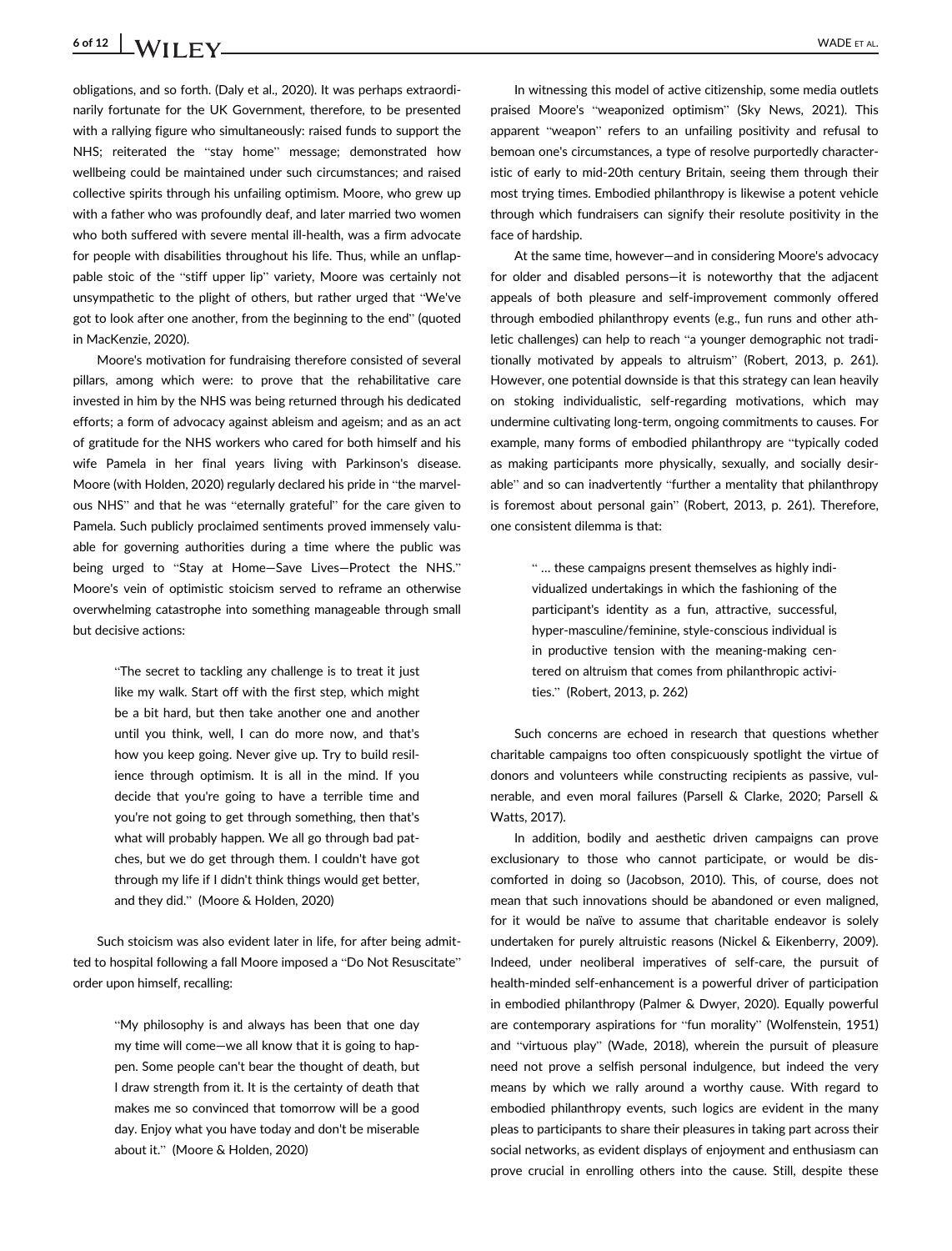strategic efforts to pragmatically accommodate the "mixed motives" of participation (Robert, 2018, p. 3), concerns around exclusion and subjugation remain, and hence it is worth considering how the Moore campaign fostered more inclusive forms of embodied philanthropy particularly for older and disabled persons—in ways that proved instructive beyond the ostensible initial motivation for the campaign.

### 8 | BODY AS PEDAGOGICAL SPACE

Critical perspectives have long acknowledged that the bodies of disabled and marginalized charity recipients have "been used to elicit an affective and largely guilt inspired financial response" (Robert, 2018, p. 5). As Paul Longmore (2016) observed, such depictions might be the only encounter donors have with people living with disabilities, and the prevailing frames of pity can too easily slide into stereotypes, stigma, and patronizing support. However, some forms of embodied philanthropy offer the potential to overcome this subjugating sympathy and serve wider advocacy and reparative purposes. Instead of being paraded as helpless and passive subjects, people with disabilities may voluntarily perform bodily feats in support of others, thus demonstrating both their dedication to the cause and the (oft-underestimated) capacities they possess. Such persons thus assert themselves as "individuals with the right to participate in interdependent exchanges, where they are reliant on others and others are reliant upon them" (Parsell & Clarke, 2020, p. 14). These displays of strength and resolve can also generate "kinesthetic empathy" (Reynolds & Reason, 2012) among those who bear witness, and with it an ethical obligation to reciprocate in kind.

Through his labours, Moore thus inspired many not simply to donate, but to practice their own forms of embodied philanthropy. Crucially, however, Robert (2018) p. 5, observes that "appeals to martyrdom and sacrifice" in embodied philanthropy "must walk a fine line" that "keeps barriers to participation low." The relative accessibility of Moore's efforts (i.e., walking to the limit of one's ability) thus enabled others typically excluded from such endeavors to emulate him and voluntarily "suffer like they do for charitable causes" (Lim & Moufahim, 2015, p. 541). In this manner, some of those inspired by Moore undertook comparable campaigns, many of whom were either very old or very young fundraisers.

Many of those who sought to emulate Moore found inspiration in that he was not only rehabilitating his body, but also challenging ageist and disablist assumptions. For example, 103-year-old Tom Jones also walked laps of his garden (O'Reilly, 2021), as did fellow centurion Dabirul Choudhury, for which he was awarded an Order of the British Empire. Even more impressively, Choudhury did this while fasting during Ramadan (Young, 2020). Margaret Payne, at the age of 90, fundraised by climbing the height of Scotland's Mount Suilven on her staircase, for which she later received a British Empire Medal. Joan Willet, 104 years-old, walked 17 miles for the British Heart Foundation. Willet was also able to meet Moore, noting that it was "because of his efforts that I started on my walk" (Hickey-Mason, 2020). Similarly inspired was 98-year-old RAF veteran George Sutherland, who undertook a two-mile walk on VE Day in aid of a

soldiers' club in Belgium at risk of shutting down for the first time since German occupation (Boffey, 2020).

Meanwhile, many of the children similarly inspired by Moore had mobility impairments, drawing encouragement from his use of a walking frame. Among them was 11-year-old double leg amputee Maisie Catt, who walked 26 miles in her garden over 10 days in 2020, and then again in 2021 (Cleary, 2021). Frank Mills, a 6-year-old with spina bifida, walked 10-meter lengths to raise over £300,000 (after beginning with a target of £99, in honour of Moore's age) (Jones, 2020). Also inspired after seeing Moore on television, 5-year-old double-legamputee Tony Hudgell walked 10 kilometers, raising well over £1 M (Speare-Cole, 2020). Another was Lewis Whele, a 5-year-old with cerebral palsy, who also walked laps of his garden and later met Moore in person (BBC, 2020). Whele's mother remarked that "[Moore] just gets everybody thinking, you know, if Captain Tom can do it, why can't I?" Many more examples could be highlighted, all invoking similar sentiments of both inspiration and obligation in following Moore's lead. Still, a troubling undercurrent remains here, for what lessons about good health and good citizenship should we draw in witnessing older and disabled persons undertaking physical feats to raise funds for the NHS?

In the eyes of many observers, Moore exemplified the idea of fundraisers as "moral trainers," figures of proactive virtue who inspire others to comparable practices of citizenship (O'Neill, 1994, p. 4). Furthermore, Moore's campaign—along with many others he inspired were characterized by a firm rejection of displaying "the ease of hard work" that is sometimes evident in embodied philanthropy (Luna, 2019, p. 253). This conspicuous ease is most evident among athletic subjects who exude high-embodied cultural capital, as their both "earned" and "naturally" fit bodies complete extraordinary tasks with seemingly effortless grace. In contrast, those who were directly inspired by Moore exhibited clear strain in willing their often unruly, weary, and pained bodies to achieve their fundraising goals. Also, like Moore, many were from working-class backgrounds, engaging in sincere but knowingly absurdist challenges (e.g., pogo-jumping the height of Mount Everest, or rowing a homemade "Tintanic" along the Chichester Canal). This, again, stands in stark contrast with more elite forms of embodied philanthropy (e.g., marathon running, cycling events) where conspicuous displays of athletic achievement can create exclusionary boundaries (Luna, 2019). Instead, there is perhaps hope that Moore's campaign may undo some classist and ableist tendencies that have become entrenched in volunteering (Dean, 2016). Given miserable public sentiments during the pandemic, perhaps something simultaneously light-hearted but nonetheless galvanizing was most needed, instructing onlookers as to what exemplary "good health" might look like in trying times.

Moore's humble act of walking laps of his garden thus reframed the sensitive political complexities of COVID-19 into something that seemingly required only the good faith efforts of willing citizens to overcome. Moore's elevation as an exemplary citizen implicitly conveyed an instructive challenge to others to publicly affirm his worthiness. Intended or not, such pedagogies have consequences. In the contemporary "somatic society"—where "major political and personal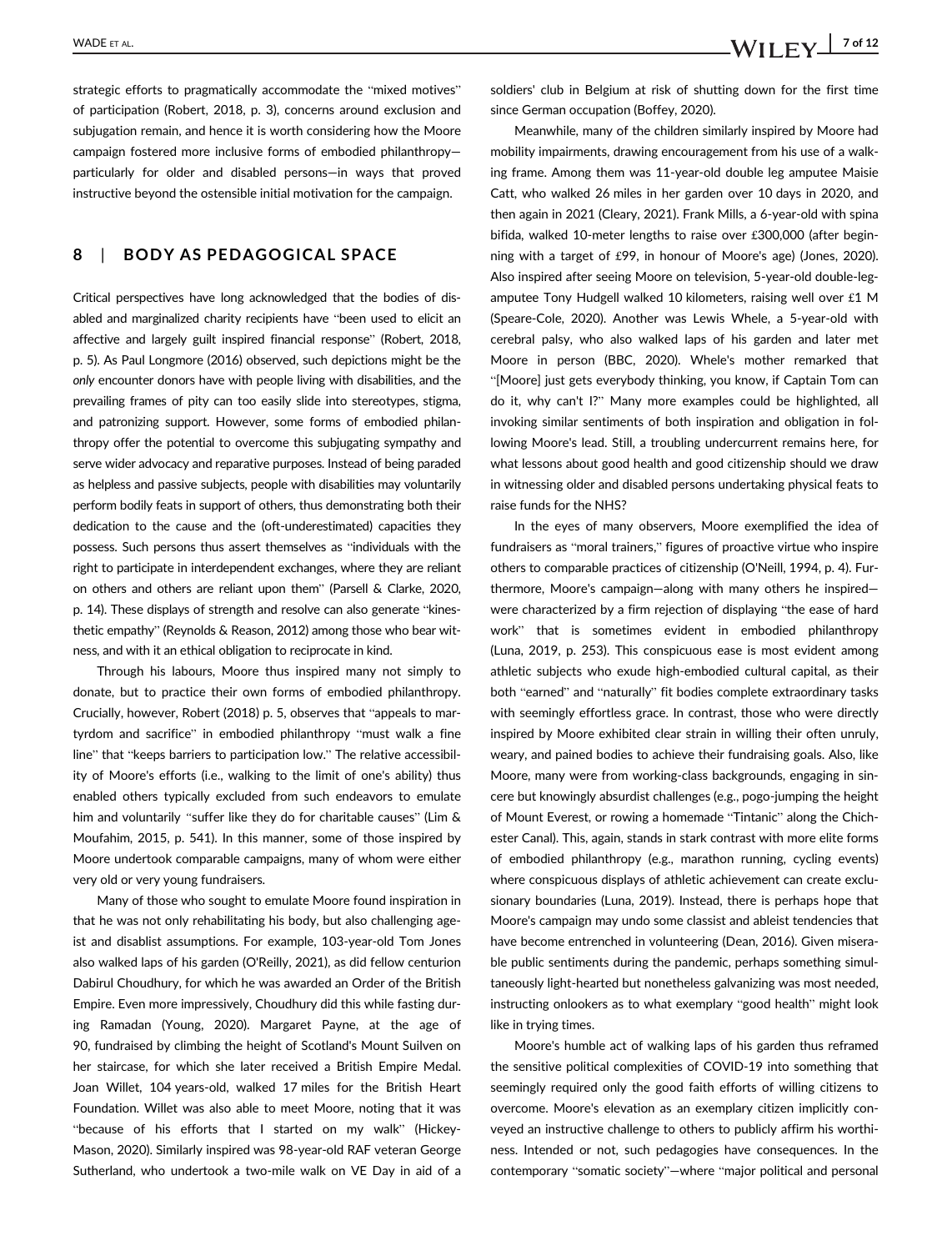# 8 of 12  $\big|$  **VADE** ET AL.

problems are both problematized in the body and expressed through it" (Turner, 1996, p. 1)—the extensive promotion of a 99-year-old rehabilitating war veteran as a model to emulate implies that no one can easily exclude themselves from expectations of embodied philanthropy (or comparable labours). Such moral instruction was duly reflected in tributes to Moore:

> "Thank you from us, a family, with young ones, grandchildren, who need a hero like you, Sir Tom, and for we "older ones" who also need to know that age is no barrier to doing what we set out to do. Thank you, too, for giving me courage and greater vision beyond myself. There is such strength in the ordinary extraordinary." (Obordo, 2021)

Others similarly noted that Moore's example could help undo persistent ageism (Ramadan, 2021). Likewise, the idea that Moore could prove an educational example for children was apparent not only among young persons completing their own feats of embodied philanthropy, but also in the publication of an illustrated children's book, One Hundred Steps, and the posthumously published Captain Tom's Life Lessons. In retelling aspects of Moore's life, each book encourages pursuing small, positive actions for the benefit of others, "Because one step has the power to inspire one hundred more!" Popular media quickly latched onto those duly inspired by Moore, who "dusted off their own walking frames and took to the streets to prove they could play their own part in the drive to raise funds" (Burchell, 2021). For many, Moore's appeal was "in making us feel, no matter how tottery, that there is a first step we might all take toward a brighter horizon" (Kellaway, 2020). Such rhetoric evokes notions of "romantic democracy" and "heroic citizenship," wherein voluntary labours contribute to more fulsome embraces of civic duty, but do not threaten established powers (Murphy, 2003). It is therefore little wonder that those in high positions sought to align themselves with Moore's stature, and it is toward these claims upon Moore's legacy that we will now turn.

### 9 | BODY AS STYLE PROJECT

Many of those permitted by his family to make an in-person pilgrimage to visit Moore during his campaign were celebrities that personified a broadly agreeable form of patriotism (e.g., sporting figures). Such visits and bestowal of honours contributed to the stylizing and commodification of Moore as a national icon. Images like the one below perhaps best reflect this patriotic aesthetic, with Moore placed front and centre of the English Football Association's Lionhearts squad, alongside several fellow embodied philanthropists. (Figure 1)

GQ—a men's culture, fashion, and style magazine—likewise awarded Moore as their 2020 "Inspiration of the Year." Moore became British GQ's oldest ever cover star at 100, pictured wearing a tuxedo, draped in the Union Jack, and with his service medals affixed.



FIGURE 1 Screenshot of the England FA's "Lionhearts" squad (Football Association, 2021)

Given such potent symbolism, it merits considering Moore's cultural legacy following his death.

In a pointed tribute Sir Nicholas Soames (2021), former Conservative MP and grandson of Sir Winston Churchill, argued that Moore was "epitomized by an unquenchable spirit, a deep sense of duty, selflessness, and courage in the face of great adversity; all the things that in the eyes of some, are outdated today." Yet, continued Soames, "almost uniquely, Sir Tom inspired Britons of every stripe, Left and Right, young and old, people of all social classes." Soames therefore proposed:

> "In recent years the fourth plinth in Trafalgar Square [located in Westminster, central London] has featured a number of fashionable or politically correct art works … How much better it would be if the magnificent and nationally unifying figure of Sir Tom was on view instead."

Such a suggestion that Moore should become a presumably permanent fixture on the Fourth Plinth has significant implications. Though once intended to display a statue of William IV, for over 150 years it has been debated as to who (or what) might be deemed worthy to occupy the plinth. For the last two decades it has hosted a series of commissioned works, which arguably better reflect the diversity of modern Britain. This was especially apparent during Antony Gormley's One & Other performance, in which 2400 members of the public—selected to represent a broad cross-section of British society—were able to occupy the plinth for an hour each, to use in whatever way they liked. Installing Moore's likeness would arguably prove the absolute antithesis of this inclusive democratization of public space, and speaks to a deeper conservatism evident in promoting Captain Tom as a model of exemplary citizenship.

In any case, it is unlikely that a statue of Moore will be installed on the plinth, though not because the Fourth Plinth will remain a changing installation that reflects a changing Britain. Rather, it is likely being reserved for the passing of Queen Elizabeth II. The legacy of Moore will nonetheless persist and he is "without doubt, set to be woven into the tapestry of the UK's national mythology"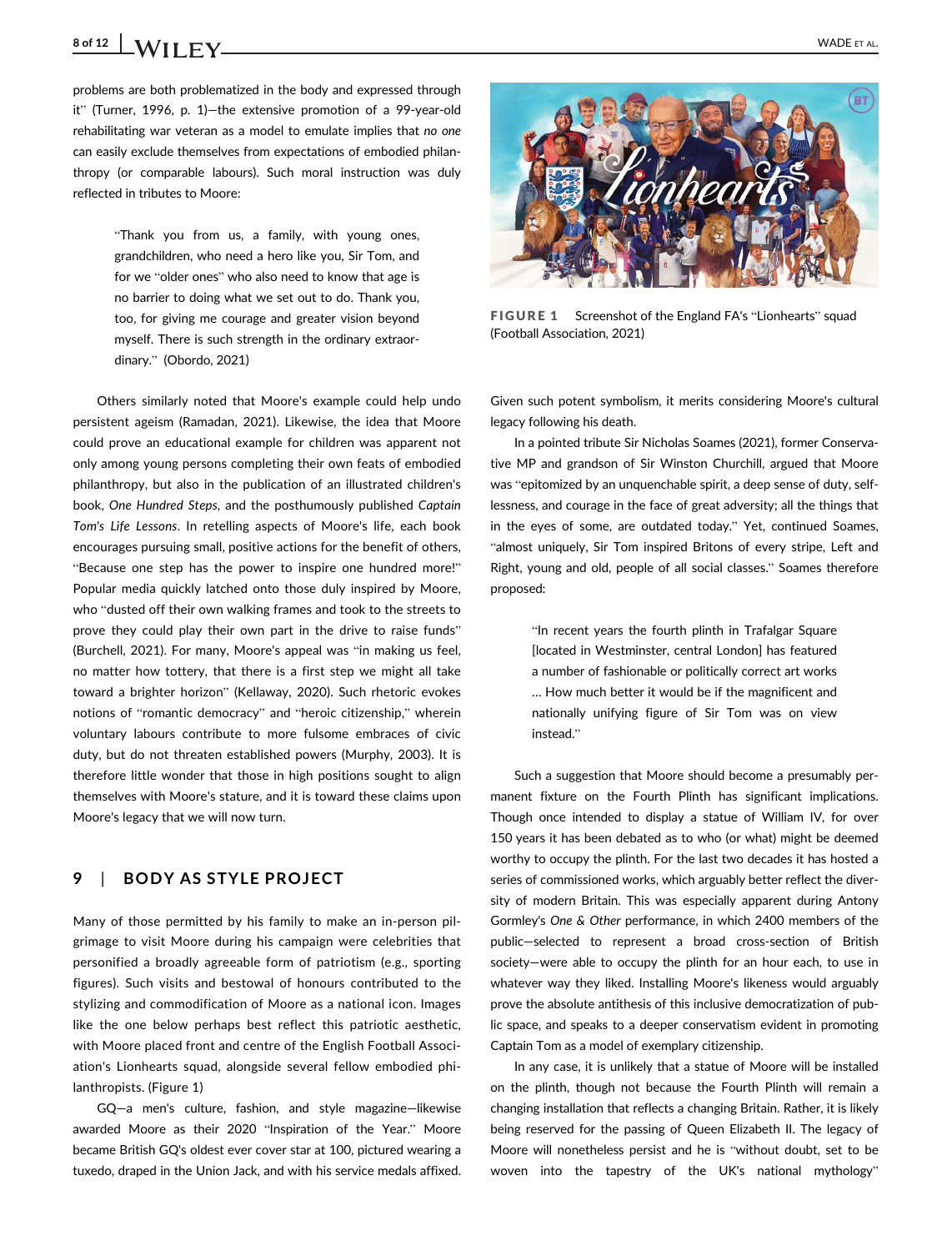(Ramadan, 2021). For some time, Moore will remain a sacred figure; praised, fetishized, and commodified by many.

### 10 | DISCUSSION-RISKS IN EMBRACING EMBODIED PHILANTHROPY

A veritable mini-industry has now been built around Captain Tom, with a minor cultural struggle emerging around what ideological worldviews he best embodied. While Moore's campaign was able to avoid the "cheesy paternalism" (Dean, 2020) of telethon-like spectacles, it would be naïve to deny that Moore was commodified and used for political leverage in elevating models of virtuous citizenship for others to follow, and with it potentially burdensome expectations of bootstrap endeavor. Inspiring though they may be during times of crisis, such models of citizenship should not be exploited as a means of distracting from state failures, or further shifting responsibility for the provision of essential services from the state to civil society. How such forms of "heroic citizenship" (Murphy, 2003) sometimes evident in embodied philanthropy may smooth over or disguise such failings particularly by invoking ideals of patriotic pride and duty—merits further research.

Moreover, and of more pragmatic urgency for practitioners, contestations over the legacy of Moore reveal the reputational risks that organizations should consider when leaning heavily on forms of embodied philanthropy. Such considerations are particularly important when fundraising campaigns are oriented around persons not normally associated with athletic endeavor, and where their self-sacrificial efforts are given in support of services that should arguably be provisioned by the state. Given the extraordinary resolve of many persons undertaking arduous forms of embodied philanthropy, those who may profit from associating themselves with such labours can be subject to intense criticism (even when providing key support). For example, JustGiving—the crowdfunding platform that hosted Moore's campaign—was widely pilloried following claims the company would receive around £2 million in revenue through donation fees. Though these claims were proven false, ongoing criticisms drew upon Moore's own rhetorical style of comparing the pandemic with the war effort (including likening health workers with soldiers on the frontline). Such equivalencies were invoked in accusations that JustGiving's rentseeking was undermining the nation itself during a time of crisis. Tabloids claimed that JustGiving had "creamed off £385,000" from Moore's campaign, which could have instead been "enough to pay 17 nurses" (Dathan, 2020). The implication was that a disembodied, faceless, for-profit platform was depriving us of the actual bodies most needed in these times. Such dilemmas reflect ongoing tensions within cause-based crowdfunding, where companies can derive extraordinary revenues from those who publicly display their suffering in competitive markets of moral worthiness (Berliner & Kenworthy, 2017). Amid everworsening inequality, continuing austerity, and increasing reliance on civil society interventions, there have emerged conflicting expectations and anxieties around what purpose for-profit crowdfunding platforms should serve. Meanwhile, at the time of writing the Captain Tom

Foundation itself is now being investigated for potential improprieties. While not grievous missteps, some decision-making within the Foundation was perhaps naïve and reflective of a lack of experience in third sector management (Hargrave, 2022).

Like JustGiving, Virgin Money Giving (VGM)—which ceased operations in late-2021—was also a target for criticism due to the administrative fees imposed on donations to NHS-related causes (Bucks & Dennys, 2020). As part of Sir Richard Branson's Virgin Group, VGM arguably invited such condemnation, in part, due to Branson's request for a £500 million loan from the UK Government to support Virgin Atlantic through Covid-19, despite not paying any personal income tax himself in Britain for 14 years. Nonetheless, one year on from Moore's campaign, and in honour of what would have been his 101st birthday, VGM invoked Moore's example by encouraging fundraisers to take up the "Captain Tom 100" challenge by doing 100 physical acts of their choosing. Perhaps the brief lesson here is that if philanthropically minded companies wish to associate themselves with particular causes—especially those related to embodied philanthropy or similar forms of self-sacrificial labour—they must exhibit comparable ethical regard with the advocates they aspire to align themselves with. Otherwise, such entities may be accused of opportunistic grifting and cynical brand enhancement, elevating the labouring body only to profit from it.

In gesturing toward further research, there are also wider concerns to consider around potential unintended consequences of hugely popular charitable campaigns led by lay persons using crowdfunding platforms. Such disintermediation of traditional charitable practices can prove immensely successful, as uniquely deserving, widely appealing, and morally exemplary everyday citizens can be used as rallying focal points to motivate contributions to worthy causes. Furthermore, the typically user-friendly affordances of crowdfunding platforms are highly effective in quickly converting interest into action (i.e., donations and sharing). However, this relative ease of access and engagement for both fundraisers and donors often results in distortions whereby a very small proportion of campaigns which typically align with already dominant cultural ideals—achieve popular prominence and receive enormous sums, while the remaining vast majority are left to languish (despite their comparable need). Moreover, in some instances, donors may be unaware of where precisely their donations will be directed, or how the use of these funds may be restricted. Indeed, this was a point of contention during Moore's campaign, as the donations were specifically collected for the NHS Charities. Such funds could therefore not be directed toward essential "core" services of the NHS, due to provisions intended to ensure that essential NHS functions always remain a state responsibility (rather than potentially becoming dependent on charity and philanthropy). Though a sound protective measure, this arguably resulted in perverse constraints, for while the NHS found itself "desperately short" of personal protective equipment (PPE) during a crucial time, "under charity law, money raised for the NHS can't be spent on PPE" (Ainsworth, 2020). A comparable example emerged during the 2019– 20 "Black Summer" Australian bushfires, when comedian Celeste Barber crowdfunded \$AUD51 million for the New South Wales Rural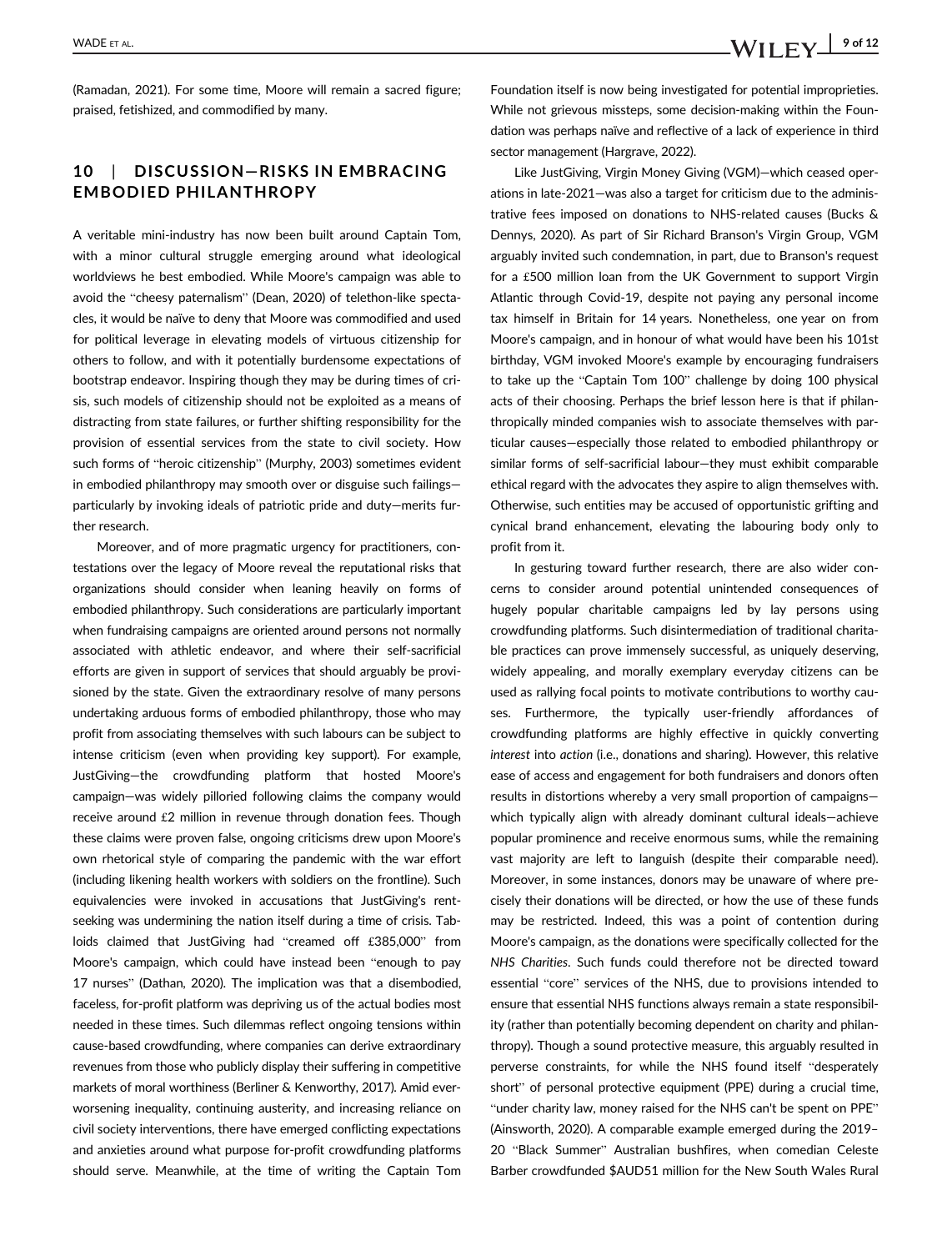# 10 of 12  $\blacksquare$  WADE ET AL.

Fire Service. Unfortunately, both Barber and many enthusiastic donors were under the impression that received donations could also be distributed to organizations like the Red Cross and animal welfare groups assisting with the bushfire recovery. However, this was not permitted under the conditions of the NSW RFS Trust, resulting in tensions among the parties involved (McKinnell, 2020). Similar forms of good faith miscommunication and unmet donor intentions also occurred in response to the Black Lives Matter movement (Albrecht, 2020). Such instances of large-scale fundraising where the disbursement of funds may not be what was intended by donors warrant further study, particularly given the reputational risks for charitable organizations and potential to disincentivize contributions from increasingly wary donors.

Finally, one key limitation of this study is due to the sheer anomalous quality of the case study in question. The "Walk for the NHS" was a truly exceptional event during unprecedented times, marking the most funds ever raised by an individual through a charity walk. Julie Robert's (2018) original framework applied the seven dimensions of embodied philanthropy to a variety of micro-case studies. In contrast, there are likely very few occasions where all seven dimensions could be applied to a single case study. Of course, this is precisely what makes Moore's campaign interesting and noteworthy, but practitioners should be exceedingly careful if attempting to pursue and implement multiple dimensions within their own embodied philanthropy events. It is difficult, for example, to call upon participants to undertake martyr-like sacrifices while also promising fun and inclusivity to a wide variety of participants. Better instead to focus on just one or two key rationales that align closely with the ideals of the organization and resonate with the intended participants. However, in those rare instances where all seven dimensions can be plausibly implemented, there is a strong possibility that such forms of embodied philanthropy may prove immensely successful.

### 11 | CONCLUSION

Embodied philanthropy is still a relatively recent phenomenon, but amid the "demotic turn" of ordinary people generating extraordinary media spectacles (Turner, 2010), examples like Captain Tom demonstrate the potential of bodies that can radiate widely recognizable semiotic markers. Moore's multiple ontologies as: war veteran, senior citizen, widow, disabled person, rugged Yorkshireman, and charity walker enabled him to simultaneously serve as an honest broker, teacher, exemplar, and ultimately martyr. However, as embodied philanthropy gradually steers away from the once exclusionary, elitist, ableist practices of primarily elevating athletic and aesthetically pleasing bodies, care must be taken to ensure that this veneer of greater inclusion is not used to perpetuate burdensome expectations around who should be willing to undertake such duties of sacrificial citizenship. Moreover, organizations who wish to associate themselves with embodied philanthropy should be careful in avoiding perceptions they are unduly profiting from such sacrificial labours. Further research in this area could fruitfully explore these tensions between inclusion,

autonomy, potential exploitation, donor intention, and brand reputation that emerge when using the capacious affordances of the body to garner support for various causes. Embodied philanthropy offers immense creative possibilities for both effective fundraising and inclusive representation, but care must be taken to avoid becoming complicit with long-term harms in perpetuating onerous expectations of good citizenship.

#### ACKNOWLEDGMENTS

The authors wish to thank Dr Rahul Chawdhary, Dr Rita Kottasz, and the two anonymous reviewers for their generous and constructive guidance.

#### CONFLICT OF INTEREST

The authors have no conflicts of interest to declare.

#### ENDNOTE

<sup>1</sup> While formalities indicate that we should refer to Moore as 'Sir Tom' or 'Sir Captain Tom Moore' throughout this paper, we are concerned this may read as stylistically odd. Therefore, with utmost respect, we hope the primary use of 'Moore' or 'Captain Tom' will prove acceptable to readers.

#### DATA AVAILABILITY STATEMENT

Data sharing is not applicable to this article as no new data were created or analyzed in this study.

#### ORCID

Matthew Wade <https://orcid.org/0000-0001-8401-2428>

#### REFERENCES

- AFP (2021). Britain says farewell to pandemic hero Captain Sir Tom Moore with guard of honour, WWII plane flyover. ABC News: [https://www.](https://www.abc.net.au/news/2021-02-28/britain-farewell-pandemic-hero-captain-sir-tom-moore-coronavirus/13200406) [abc.net.au/news/2021-02-28/britain-farewell-pandemic-hero](https://www.abc.net.au/news/2021-02-28/britain-farewell-pandemic-hero-captain-sir-tom-moore-coronavirus/13200406)[captain-sir-tom-moore-coronavirus/13200406](https://www.abc.net.au/news/2021-02-28/britain-farewell-pandemic-hero-captain-sir-tom-moore-coronavirus/13200406)
- Ainsworth, D. (2020). Giving is good—But we should never forget that the NHS is not a charity. The Guardian [https://www.theguardian.com/](https://www.theguardian.com/commentisfree/2020/apr/22/giving-nhs-charity-fundraising-coronavirus-state-taxes) [commentisfree/2020/apr/22/giving-nhs-charity-fundraising](https://www.theguardian.com/commentisfree/2020/apr/22/giving-nhs-charity-fundraising-coronavirus-state-taxes)[coronavirus-state-taxes](https://www.theguardian.com/commentisfree/2020/apr/22/giving-nhs-charity-fundraising-coronavirus-state-taxes)
- Albrecht, L. (2020). People donated millions of dollars to the wrong black lives matter foundation. MarketWatch. [https://www.marketwatch.](https://www.marketwatch.com/story/people-donated-millions-of-dollars-to-the-wrong-black-lives-matter-foundation-read-this-before-you-give-to-any-charity-2020-07-01) [com/story/people-donated-millions-of-dollars-to-the-wrong-black](https://www.marketwatch.com/story/people-donated-millions-of-dollars-to-the-wrong-black-lives-matter-foundation-read-this-before-you-give-to-any-charity-2020-07-01)[lives-matter-foundation-read-this-before-you-give-to-any-charity-](https://www.marketwatch.com/story/people-donated-millions-of-dollars-to-the-wrong-black-lives-matter-foundation-read-this-before-you-give-to-any-charity-2020-07-01)[2020-07-01](https://www.marketwatch.com/story/people-donated-millions-of-dollars-to-the-wrong-black-lives-matter-foundation-read-this-before-you-give-to-any-charity-2020-07-01)
- Anderson, B. (2006). Imagined communities: Reflections on the origin and spread of nationalism. Verso books.
- Andreoni, J. (1990). Impure altruism and donations to public goods: A theory of warm-glow giving. The Economic Journal, 100(401), 464–477.
- Barman, E. (2017). The social bases of philanthropy. Annual Review of Sociology, 43, 271–290.
- BBC (2020). Captain Sir Tom Moore inspires boy with cerebral palsy to walk. BBC.<https://www.bbc.com/news/av/uk-england-essex-54933953>
- Berlant, L. (2008). The female complaint: The unfinished business of sentimentality in American culture. Duke University Press.
- Berliner, L. S., & Kenworthy, N. J. (2017). Producing a worthy illness: Personal crowdfunding amidst financial crisis. Social Science & Medicine, 187, 233–242.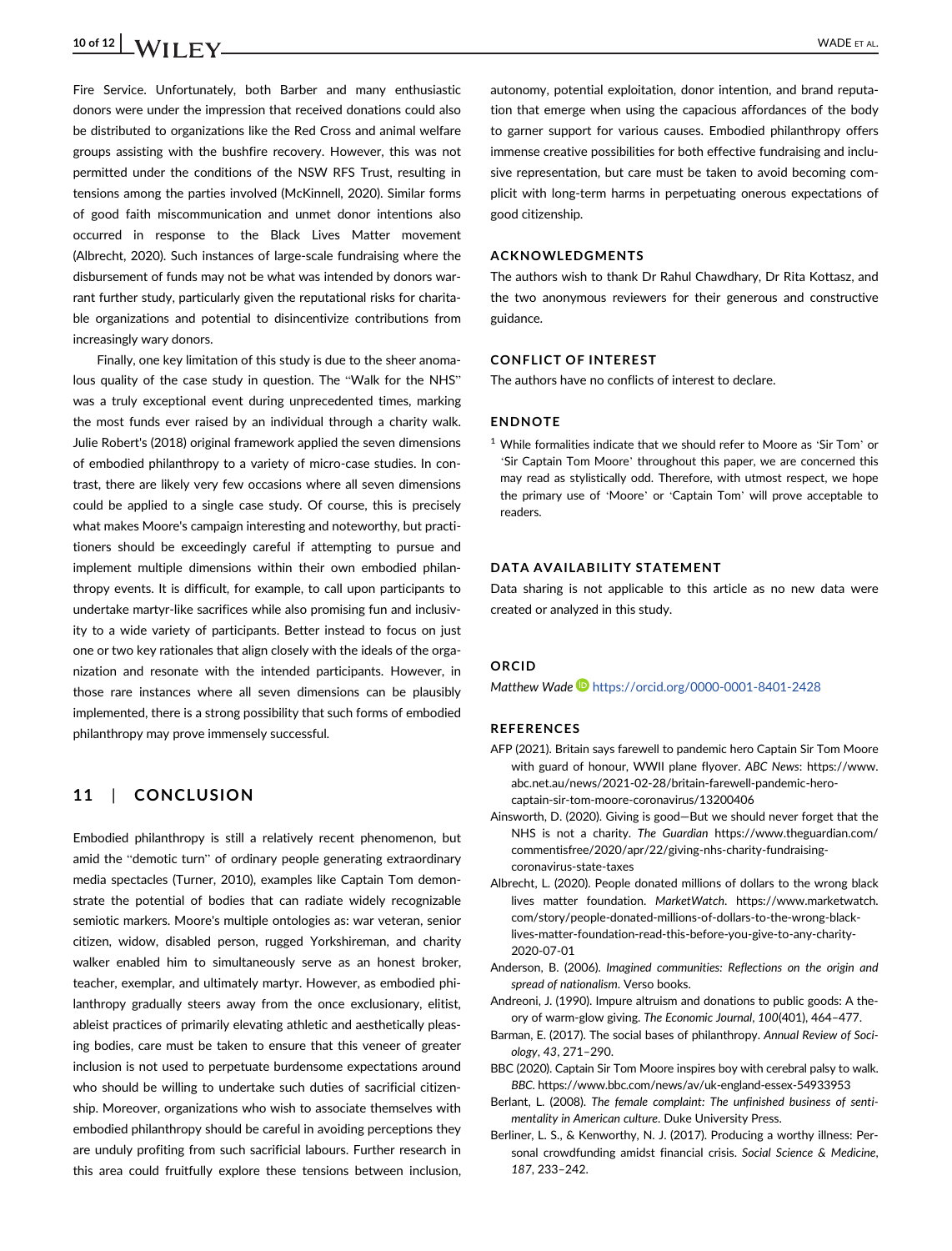- Boffey, D. (2020). 98-year-old RAF veteran to walk two miles on VE day in aid of soldiers club. The Guardian [https://www.theguardian.com/](https://www.theguardian.com/world/2020/may/04/raf-veteran-walk-two-miles-ve-day-raise-funds-george-sutherland-talbot-house) [world/2020/may/04/raf-veteran-walk-two-miles-ve-day-raise-funds](https://www.theguardian.com/world/2020/may/04/raf-veteran-walk-two-miles-ve-day-raise-funds-george-sutherland-talbot-house)[george-sutherland-talbot-house](https://www.theguardian.com/world/2020/may/04/raf-veteran-walk-two-miles-ve-day-raise-funds-george-sutherland-talbot-house)
- Breeze, B., & Jollymore, G. (2017). Understanding solicitation: Beyond the binary variable of being asked or not being asked. International Journal of Nonprofit and Voluntary Sector Marketing, 22(4), e1607.
- Bucks, J. & H. Dennys (2020) Virgin agrees to waive controversial admin fees, Daily Mail: [https://www.dailymail.co.uk/news/article-8233483/](https://www.dailymail.co.uk/news/article-8233483/Virgin-agrees-waive-fees-following-claims-taking-cut-30m-donated-NHS.html) [Virgin-agrees-waive-fees-following-claims-taking-cut-30m-donated-](https://www.dailymail.co.uk/news/article-8233483/Virgin-agrees-waive-fees-following-claims-taking-cut-30m-donated-NHS.html)[NHS.html](https://www.dailymail.co.uk/news/article-8233483/Virgin-agrees-waive-fees-following-claims-taking-cut-30m-donated-NHS.html)
- Bunds, K. (2018). Sport, politics and the charity industry: Running for water. Routledge.
- Burchell, H. (2021) Capt Sir Tom Moore: How the retired Army officer became a nation's hero, BBC. [https://www.bbc.com/news/uk](https://www.bbc.com/news/uk-england-beds-bucks-herts-52324058)[england-beds-bucks-herts-52324058](https://www.bbc.com/news/uk-england-beds-bucks-herts-52324058)
- Calvert, J. & G. Arbuthnott (2021) Failures of state: The inside story of Britain's Battle with coronavirus, Mudlark
- Carrigan, M. J. (2021). When doing good is not good enough. Journal of Philanthropy and Marketing, 26, 1–6. [https://doi.org/10.1002/nvsm.](https://doi.org/10.1002/nvsm.1712) [1712](https://doi.org/10.1002/nvsm.1712)
- Chouliaraki, L. (2012). The theatricality of humanitarianism: A critique of celebrity advocacy. Communication and Critical/Cultural Studies, 9(1), 1–21.
- Cleary, E. (2021). 11-year-old girl with no legs walking marathon in memory of Captain Tom. Yahoo! News: [https://www.yahoo.com/now/11](https://www.yahoo.com/now/11-yearold-amputee-marathon-garden-captain-tom-133809664.html) [yearold-amputee-marathon-garden-captain-tom-133809664.html](https://www.yahoo.com/now/11-yearold-amputee-marathon-garden-captain-tom-133809664.html)
- Daly, M., Sutin, A. R., & Robinson, E. (2020). Longitudinal changes in mental health and the COVID-19 pandemic: Evidence from the UK household longitudinal study. Psychological Medicine, 2020, 1-10.
- Dathan, M. (2020) GIVE IT BACK! JustGiving urged to hand back £308k fee it took from Colonel Tom Moore's NHS fundraising heroics, The Sun, [https://www.thesun.co.uk/news/11574862/justgiving-308k-fee](https://www.thesun.co.uk/news/11574862/justgiving-308k-fee-tom-moore-nhs-fundraising/)[tom-moore-nhs-fundraising/](https://www.thesun.co.uk/news/11574862/justgiving-308k-fee-tom-moore-nhs-fundraising/)
- Dean, J. (2016). Class diversity and youth volunteering in the United Kingdom: Applying Bourdieu's habitus and cultural capital. Nonprofit and Voluntary Sector Quarterly, 45(1 suppl), 95S–113S.
- Dean, J. (2020). The good glow: Charity and the symbolic power of doing good. Policy Press.
- Dean, J., & Wood, R. (2017). "You can try to press different emotional buttons": The conflicts and strategies of eliciting emotions for fundraisers. International Journal of Nonprofit and Voluntary Sector Marketing, 22(4), e1603.
- Filo, K., Groza, M. D., & Fairley, S. (2012). The role of belief in making a difference in enhancing attachment to a charity sport event. Journal of Nonprofit & Public Sector Marketing, 24(2), 123–140.
- Football Association (2021). Lionhearts. [https://www.thefa.com/england/](https://www.thefa.com/england/lionhearts) [lionhearts](https://www.thefa.com/england/lionhearts)
- Fullagar, S., & Pavlidis, A. (2018). Feminist theories of emotion and affect in sport. In Palgrave handbook of feminism and sport, leisure and physical education (pp. 447–462). Palgrave Macmillan.
- Hargrave, R. (2022) What do the Captain Tom Foundation accounts really tell us?, Civil Society, [https://www.civilsociety.co.uk/voices/russell-hargrave](https://www.civilsociety.co.uk/voices/russell-hargrave-what-do-the-captain-tom-foundation-accounts-really-tell-us.html)[what-do-the-captain-tom-foundation-accounts-really-tell-us.html](https://www.civilsociety.co.uk/voices/russell-hargrave-what-do-the-captain-tom-foundation-accounts-really-tell-us.html)
- Hickey-Mason, E. (2020). Sir Tom Moore gives heartfelt message to 104-year-old BHF fundraiser, Joan Willet. [https://www.bhf.org.uk/](https://www.bhf.org.uk/what-we-do/news-from-the-bhf/news-archive/2020/july/sir-tom-moore-congratulates-joan) [what-we-do/news-from-the-bhf/news-archive/2020/july/sir-tom](https://www.bhf.org.uk/what-we-do/news-from-the-bhf/news-archive/2020/july/sir-tom-moore-congratulates-joan)[moore-congratulates-joan](https://www.bhf.org.uk/what-we-do/news-from-the-bhf/news-archive/2020/july/sir-tom-moore-congratulates-joan)
- Higgs, P., Leontowitsch, M., Stevenson, F., & Jones, I. R. (2009). Not just old and sick—The 'will to health' in later life. Ageing & Society, 29(5), 687–707.
- Hookway, N. (2019). Everyday moralities: Doing it ourselves in an age of uncertainty. Routledge.
- ITV (2021). Captain Sir Tom Moore: tributes paid to an unassuming hero. [https://www.itv.com/news/anglia/2021-02-02/captain-sir-tom](https://www.itv.com/news/anglia/2021-02-02/captain-sir-tom-moore-tributes-paid-to-an-unassuming-hero)[moore-tributes-paid-to-an-unassuming-hero](https://www.itv.com/news/anglia/2021-02-02/captain-sir-tom-moore-tributes-paid-to-an-unassuming-hero)
- Jacobson, J.L., (2010). Moustachioed men and marathon moms: The marketing of cancer philanthropy. Dissertation<https://scholars.wlu.ca/etd/1002>
- Jones, H. (2020). Six-year-old inspired by Captain Tom nears £150,000 in donations for NHS. Metro [https://metro.co.uk/2020/04/22/six-year](https://metro.co.uk/2020/04/22/six-year-old-inspired-captain-tom-nears-150000-donations-nhs-12594349/)[old-inspired-captain-tom-nears-150000-donations-nhs-12594349/](https://metro.co.uk/2020/04/22/six-year-old-inspired-captain-tom-nears-150000-donations-nhs-12594349/)
- Kellaway, K. (2020). Captain Tom: I've always believed things will get better. The sun will shine again. The Guardian. [https://www.theguardian.](https://www.theguardian.com/world/2020/dec/06/captain-tom-moore-nhs-fundraising-faces-of-2020) [com/world/2020/dec/06/captain-tom-moore-nhs-fundraising-faces](https://www.theguardian.com/world/2020/dec/06/captain-tom-moore-nhs-fundraising-faces-of-2020)[of-2020](https://www.theguardian.com/world/2020/dec/06/captain-tom-moore-nhs-fundraising-faces-of-2020)
- King, S. (2012). Civic fitness: The body politics of commodity activism. In R. Mukherjee & S. Banet-Weiser (Eds.), Commodity activism: Cultural resistance in neoliberal times (pp. 199–218). New York University Press.
- Lim, M., & Moufahim, M. (2015). The spectacularization of suffering: An analysis of the use of celebrities in 'comic relief' UK's charity fundraising campaigns. Journal of Marketing Management, 31(5–6), 525–545.
- Longmore, P. K. (2016). Telethons: Spectacle, disability, and the business of charity. Oxford University Press.
- Luke, T. W. (2002). Museum politics: Power plays at the exhibition. University of Minnesota Press.
- Luna, J. K. (2019). The ease of hard work: Embodied neoliberalism among rocky mountain fun runners. Qualitative Sociology, 42(2), 251–271.
- MacKenzie, S. (2020, November 7) Captain Tom: We've got to look after one another, from beginning to end, The Big Issue, [https://www.](https://www.bigissue.com/news/captain-tom-weve-got-to-look-after-one-another-from-beginning-to-end/) [bigissue.com/news/captain-tom-weve-got-to-look-after-one-another](https://www.bigissue.com/news/captain-tom-weve-got-to-look-after-one-another-from-beginning-to-end/)[from-beginning-to-end/](https://www.bigissue.com/news/captain-tom-weve-got-to-look-after-one-another-from-beginning-to-end/)
- MacQuillin, I. R. (2016). Rights stuff–fundraising's ethics gap and a new theory of normative fundraising ethics. Rogare–The Fundraising Think Tank.
- Marsh, S. (2020). At least 100 UK health workers have died from coronavirus, figures show. The Guardian [https://www.theguardian.com/world/](https://www.theguardian.com/world/2020/apr/20/at-least-100-uk-health-workers-have-died-from-coronavirus-figures-show) [2020/apr/20/at-least-100-uk-health-workers-have-died-from](https://www.theguardian.com/world/2020/apr/20/at-least-100-uk-health-workers-have-died-from-coronavirus-figures-show)[coronavirus-figures-show](https://www.theguardian.com/world/2020/apr/20/at-least-100-uk-health-workers-have-died-from-coronavirus-figures-show)
- McCormick, L. (2020). Marking time in lockdown: Heroization and ritualization in the UK during the coronavirus pandemic. American Journal of Cultural Sociology, 8(3), 324–351.
- McGregor-Lowndes, M., Crittall, M., Conroy, D. & Keast, R., Baker, C., Barraket, J. & Scaife, W. (2017) Individual giving and volunteering. Giving Australia 2016. [https://www.communitybusinesspartnership.gov.](https://www.communitybusinesspartnership.gov.au/about/research-projects/giving-australia-2016/) [au/about/research-projects/giving-australia-2016/](https://www.communitybusinesspartnership.gov.au/about/research-projects/giving-australia-2016/)
- McKinnell, J. (2020). Celeste Barber's \$51 million bushfire money can't be distributed to other charities. ABC News: [https://www.abc.net.au/](https://www.abc.net.au/news/2020-05-25/celeste-barber-bushfire-fundraiser-money-only-for-rfs/12282016) [news/2020-05-25/celeste-barber-bushfire-fundraiser-money-only](https://www.abc.net.au/news/2020-05-25/celeste-barber-bushfire-fundraiser-money-only-for-rfs/12282016)[for-rfs/12282016](https://www.abc.net.au/news/2020-05-25/celeste-barber-bushfire-fundraiser-money-only-for-rfs/12282016)
- Mohdin, A. (2020). Rise in depression and anxiety day after UK lockdown announced—Study. The Guardian. [https://www.theguardian.com/](https://www.theguardian.com/world/2020/mar/31/rise-in-depression-and-anxiety-day-after-uk-lockdown-announced-study-coronavirus) [world/2020/mar/31/rise-in-depression-and-anxiety-day-after-uk](https://www.theguardian.com/world/2020/mar/31/rise-in-depression-and-anxiety-day-after-uk-lockdown-announced-study-coronavirus)[lockdown-announced-study-coronavirus](https://www.theguardian.com/world/2020/mar/31/rise-in-depression-and-anxiety-day-after-uk-lockdown-announced-study-coronavirus)
- Mol, A. (2002). The body multiple: Ontology in medical practice. Duke University Press.
- Moore, T., & Holden, W. (2020). Tomorrow will be a good day. Michael Joseph.
- Morgan, M. (2020). Why meaning-making matters: The case of the UK Government's COVID-19 response. American Journal of Cultural Sociology, 8(3), 270–323.
- Murphy, T. A. (2003). Romantic democracy and the rhetoric of heroic citizenship. Communication Quarterly, 51(2), 192–208.
- Nettleton, S., & Hardey, M. (2006). Running away with health: The urban marathon and the construction of 'charitable bodies'. Health, 10(4), 441–460.
- Nickel, P. M. (2012). Philanthromentality: Celebrity parables as technologies of transfer. Celebrity Studies, 3(2), 164–182.
- Nickel, P. M., & Eikenberry, A. M. (2009). A critique of the discourse of marketized philanthropy. American Behavioral Scientist, 52(7), 974–989.
- Obordo, R. (2021). 'The best of humanity': readers' tributes to Captain Sir Tom Moore. The Guardian [https://www.theguardian.com/world/](https://www.theguardian.com/world/2021/feb/03/age-no-barrier-readers-tributes-captain-sir-tom-moore) [2021/feb/03/age-no-barrier-readers-tributes-captain-sir-tom-moore](https://www.theguardian.com/world/2021/feb/03/age-no-barrier-readers-tributes-captain-sir-tom-moore)